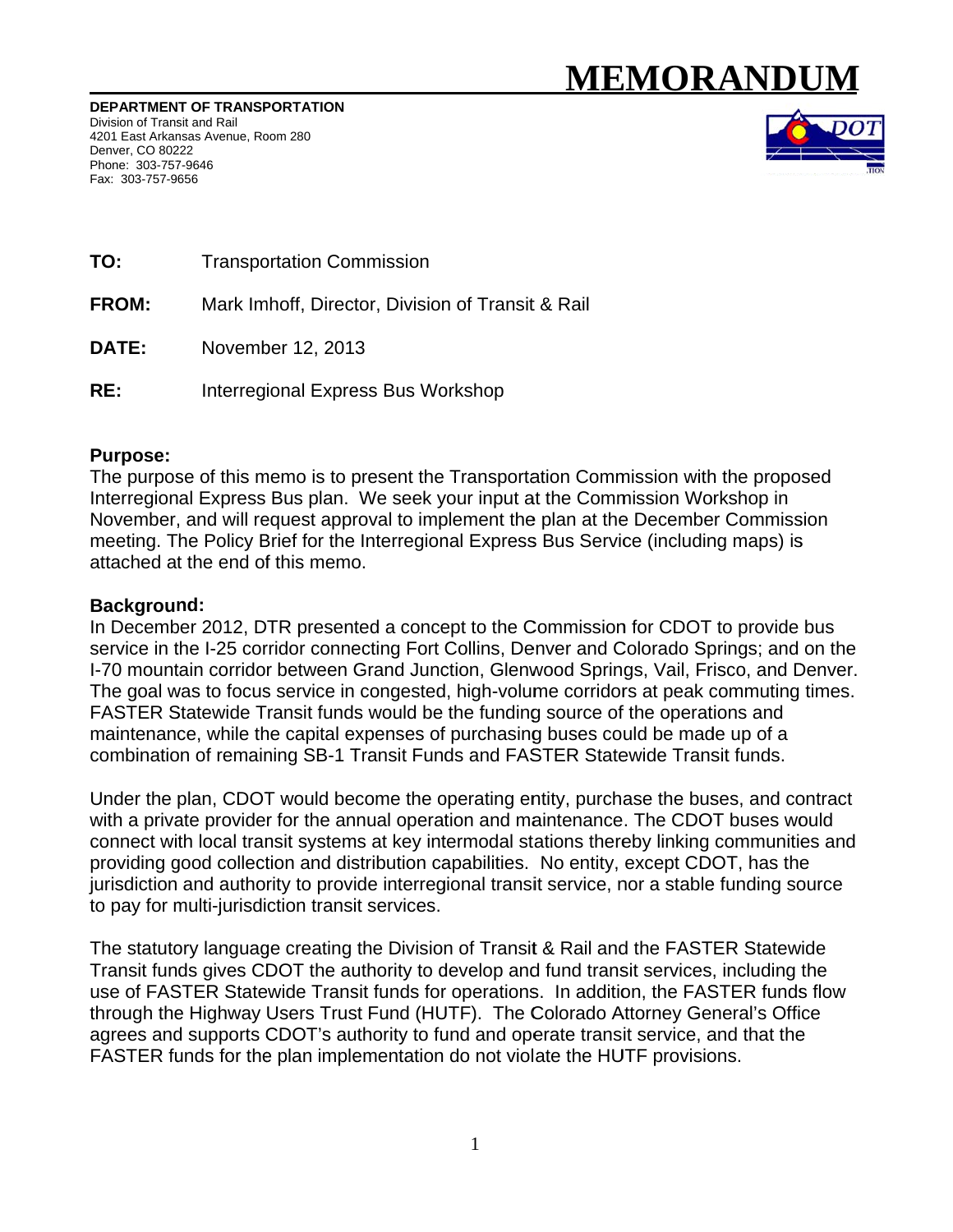The Commission directed staff to prepare an operating and implementation plan for consideration once developed.

DTR has developed the Interregional Express plan with the following guidance and assistance:

- Transit & Intermodal Committee input at their regular March meeting and a special April workshop.
- A Sub-Committee of the Transit & Rail Advisory Committee (TRAC) supplemented with transit providers in the I-70 and I-25 corridors; monthly meetings.
- Consultant expertise through the *Intercity and Regional Bus Network Study*. The Interregional Express element is near complete and the draft of this element will be provided as part of the November TC Workshop.

The conceptual plan presented last December has evolved over the past nine months. In March and April we received clear direction from the T&I Committee to (1) focus on the I-25 and I-70 corridors, (2) focus on express service, few stops over long distances, (3) scale the service for success, but start small with possible phasing, and (4) reserve options for serving shorter distance communities along the routes for TC future policy discussions and cost sharing provisions.

This memo gives a summary overview of the Interregional Express Bus plan. Two more indepth documents are available:

- The Interregional Express Bus description being prepared for the prospective contract operators; to be a part of the RFP. http://www.coloradodot.info/about/committees/trac/Documents/InterregionalExpressBusDraftS ervicePlan.pdf
- The *Interregional Express Appendices* to the *Statewide Intercity and Regional Bus Network Study*. The study effort had specific tasks for the analysis and development of the Interregional Express Bus service, including peer research and analysis, ridership forecasts, service planning, cost estimation, and stakeholder involvement. The results are shown in three appendices and describe the service plan contained in this memo, plus recommendations for service expansion if and when additional revenue sources become available:
	- o *Appendix A: Technical Memorandum for the I-70 Mountain Corridor (Draft)*
	- o *Appendix B: Interregional Express Bus (Draft)*
	- o *Appendix C: Demand Estimation (Draft)*

http://www.coloradodot.info/about/committees/trac/Documents/SST7035.163and.164.pdf

Also throughout this memo there are references to other supporting documents:

 Draft consultant scope of services for branding and initial marketing concept and materials:

http://www.coloradodot.info/about/committees/trac/Documents/InteregionalExpressBusBrandi ngandCommunicationsScope.pdf

• Draft Customer Service Plan: http://www.coloradodot.info/about/committees/trac/Documents/InterregionalExpressBusDraft CustomerServicePlan.pdf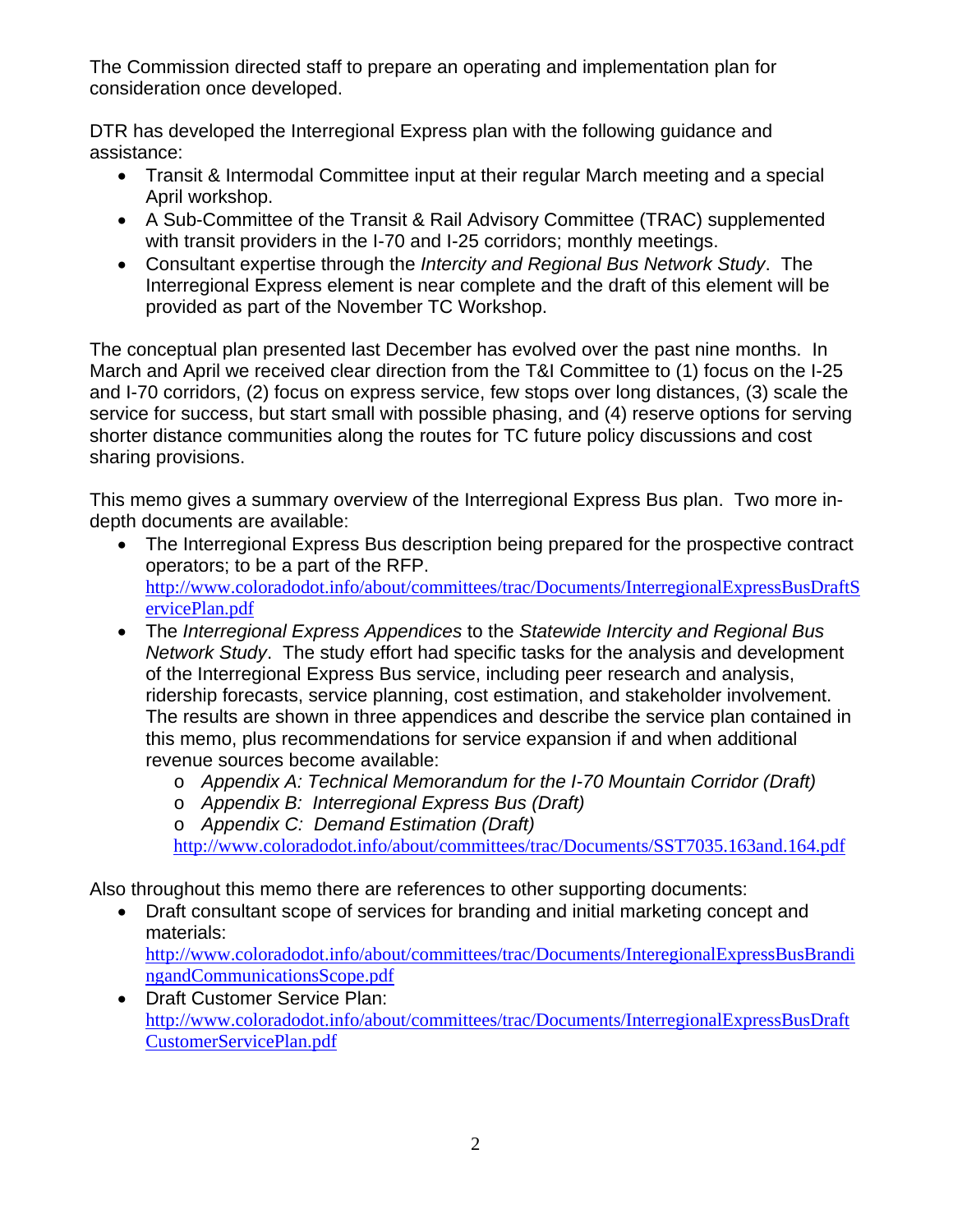- Bus purchase procurement schedule: http://www.coloradodot.info/about/committees/trac/Documents/INTERREGIONALEXPRESS BUSDRAFTVEHICLEPROCUREMENTSCHEDULE.pdf
- 10 year annual financial statement: http://www.coloradodot.info/about/committees/trac/Documents/Combined1.pdf

## **Service Plan:**

The I-25 service will focus on commuter travel from Fort Collins and Colorado Springs to downtown Denver on weekdays; no weekend service. One off-peak trip will also be offered to provide flexibility to commuters when needed, and to accommodate other essential travel trip needs.

- Fort Collins to Denver
	- o 5 round trips/weekday 4 concentrated in the peak commute periods, 1 offpeak round trip; budget for expansion to 6 round trips/day if demand warrants.
	- o Park-and-ride/stations: I-25/Harmony Road, I-25/Us 34. Express to Denver Union Station.
- Colorado Springs to Denver
	- o 6 round trips/weekday 5 concentrated in the peak commute periods, 1 offpeak round trip; budget for expansion to 7 round trips/day if demand warrants.
	- o Park-and-ride/stations : I-25/Tejon Blvd, I-25/Woodman Road, I-25/Monument Hill. Express to Downtown Denver with a at the I-25/Broadway station and curbside stops at Civic Center Station,  $17<sup>th</sup>$  Ave/Stout Street, with a final stop in Denver Union Station.
	- o Service to Pueblo was also evaluated. Currently "essential service" trip purposes can be accommodated by the inter-city provider, Greyhound; offering 6 trips in each direction throughout the day connecting Pueblo to Colorado Springs to Denver. The Greyhound schedule is not conducive for peak period commuting needs, and commuter-based trips could be added to the Interregional Express network in a later phase, if resources become available.

The I-70 service will have a focus on essential travel needs. The I-70 corridor is quite different in character from the I-25 corridor, and has a unique set of long distance travel needs. Initially the concept was to connect the commuting needs along the corridor between Grand Junction, Glenwood Springs, Vail and Summit County. In-depth dialogue and evaluation with the corridor stakeholders revealed the following: (1) The demand between Grand Junction and Glenwood Springs is too low to justify service at this time. (2) The service gaps between Glenwood Springs, Eagle County and Summit County exist; an expansion of local/regional services already offered by the local transit entities with a focus on commuter patterns is the more efficient and preferred solution. (3) There is a need and demand from Glenwood Springs and Eagle and Summit Counties to the Denver metropolitan area for a multitude of trip purposes, or "essential travel". Essential travel includes business, shopping, medical, air travel, pleasure and other trip purposes; recreational trips (like skiing) is not intended to be a primary purpose of the Interregional Express service.

- Glenwood Springs to Denver
	- o 1 round trip/day; budget for an additional daily round trip from Vail to Denver if demand warrants. The service schedule will be set to accommodate travel to Denver in the morning and return to Glenwood in the late afternoon, and to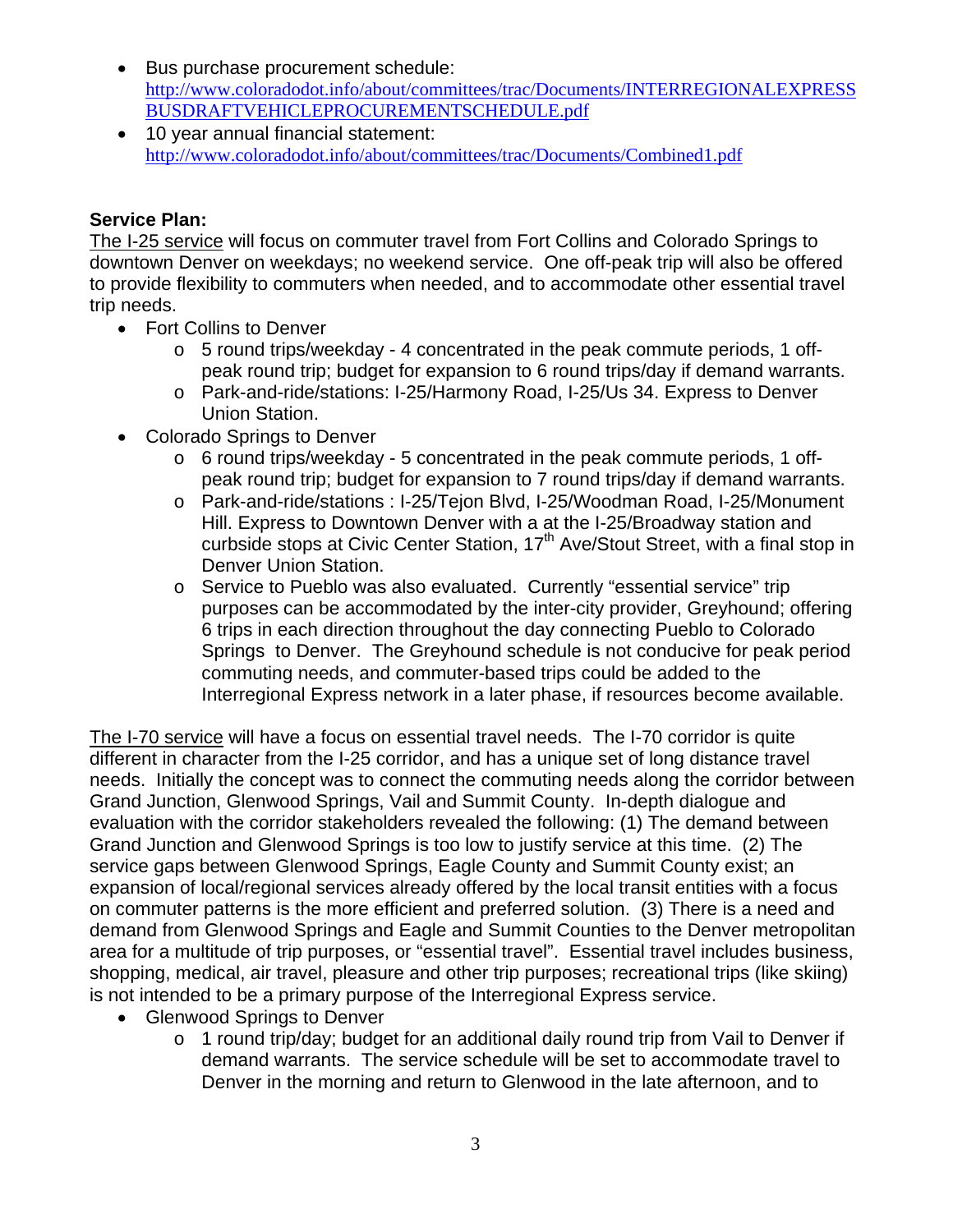complement the existing Greyhound service in the corridor to offer flexibility and options to riders.

- o The local RFTA, Eagle County, Vail, Summit County, and Breckenridge transit systems will provide coordinated feeder service to the Interregional Express.
- o Park-and-rides/stations: SH 82/29<sup>th</sup> Street BRT station, I-70/Eagle PNR, Vail Transit Center, Frisco Transit Center, the Denver Federal Center. Express to Downtown Denver with curbside stops at Civic Center Station,  $17<sup>th</sup>$  Ave/Stout Street, with a final stop in Denver Union Station.

## **Rolling stock/vehicles:**

The buses will be owned by CDOT and leased to the contract operator. 13 Over the Road Coaches will be needed; 5 for the Fort Collins service, 6 for the Colorado Springs service, and 2 for the mountain service. The fleet includes one spare for each corridor. RTD recently made a large purchase of over the road coaches, and offered their specifications and contract terms as a starting point for our procurement. We have modified and embellished the specifications for the IX service; specified features:

- 50 passenger capacity with comfortable leg room,
- Handicap/wheelchair accessible.
- Reclining seats with 3 point restraining belts, fold down tray tables,
- Wi-Fi and 110 electrical outlets,
- Bike racks, and
- Restrooms.

For budgeting purposes an estimated \$600K per vehicle, or \$7.8M is required. Fare boxes and a vault will be leased from Colorado Springs Mountain Metro.

An outstanding question for discussion at the Commission Workshop is whether or not the vehicle procurement should abide by Buy America. We are not using any federal funds to procure the bus fleet, therefore there is no requirement to meet Buy America. There is only one Over the Road Coach manufacturer that meets the Buy America provisions. The procurement specifications will require that any manufacturer be USDOT certified, and there are multiple manufacturers with this designation. More competition will likely get a better price point, and delivery date.

## **Park and Rides:**

All of the park and rides in the I-25 corridor exist. Along the I-70 corridor, parking exists at the current transit centers (paid parking only at the Vail Transit Center), and a new/relocated park and ride will be constructed at the Eagle interchange. All park and rides will provide, at a minimum, passenger waiting areas with shelters, benches, lighting, and heaters. Specific capital improvements needed for opening day:

• I-25/Harmony Road – expand by 120 spaces with paving. Budget: \$500K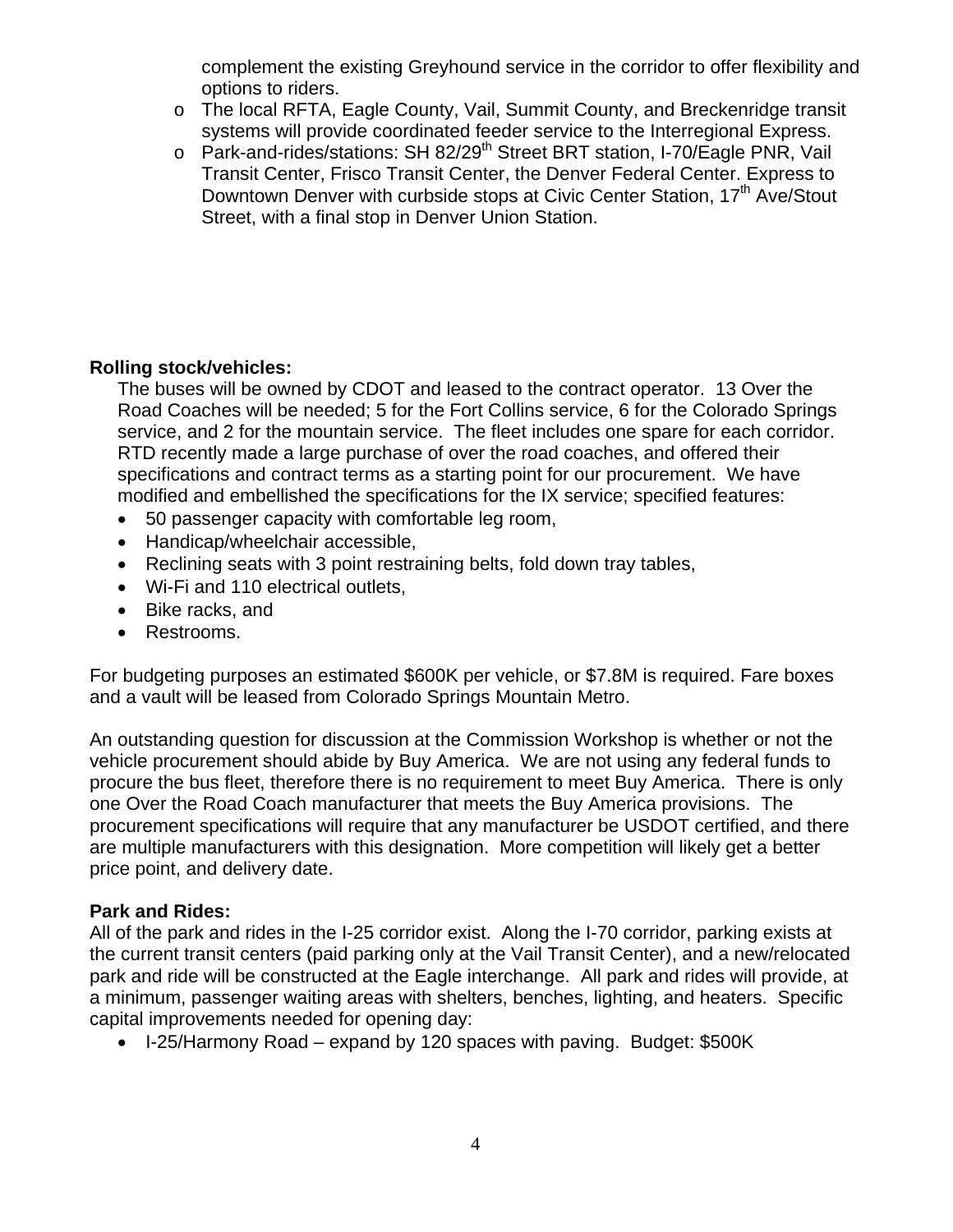- I-25/Woodman Road trade existing park and ride with mall overflow parking lot, or construct a round-about to allow bus stop access whichever is the most cost effective option. Budget: \$250,000
- I-70/Eagle relocate park and ride and shelter. This relocation is locally funded 50-50 with the Town of Eagle but the project is simultaneous with the RAMP project.
- Passenger amenities all park and rides where needed. Budget: \$250,000

Future park and ride needs will be programmed, pending funds availability, as part of the Interregional Express Financial Plan.

#### **Fare Structure, Ticket Sales and Collection:**

The fare structure analysis included the fare structures from five peer express bus operations, and the fare structures of agencies around the state. The proposed fare structure is based on \$0.17/mile for a single ticket purchase with significant discounts for multiple ride packages. The following table depicts the full fare structure:

| I-25 North           |         |                 |                 |                 |  |  |  |  |  |  |
|----------------------|---------|-----------------|-----------------|-----------------|--|--|--|--|--|--|
|                      | Walk up | 10 ride 10%     | 20 ride 20%     | 40 ride 25%     |  |  |  |  |  |  |
|                      |         | <b>Discount</b> | <b>Discount</b> | <b>Discount</b> |  |  |  |  |  |  |
| Ft. Collins - Denver | \$17.00 | \$153           | \$272           | \$510           |  |  |  |  |  |  |
| Loveland – Denver    | \$12.00 | \$108           | \$192           | \$360           |  |  |  |  |  |  |

| 1-25 South                       |         |                 |                                                   |                                |  |  |  |  |  |  |
|----------------------------------|---------|-----------------|---------------------------------------------------|--------------------------------|--|--|--|--|--|--|
|                                  | Walk up | <b>Discount</b> | <b>10 ride 10% 20 ride 20%</b><br><b>Discount</b> | 40 ride 25%<br><b>Discount</b> |  |  |  |  |  |  |
| <b>Colorado Springs - Denver</b> | \$5.00  | <b>S45</b>      | \$80                                              | \$150                          |  |  |  |  |  |  |
| <b>Monument - Denver</b>         | \$12.00 | \$108           | \$192                                             | \$360                          |  |  |  |  |  |  |

**I‐25 South**

| $1 - 70$ West                    |                |                                |                                |                                |  |  |  |  |  |  |  |  |
|----------------------------------|----------------|--------------------------------|--------------------------------|--------------------------------|--|--|--|--|--|--|--|--|
|                                  | <b>Walk up</b> | 10 ride 10%<br><b>Discount</b> | 20 ride 20%<br><b>Discount</b> | 40 ride 25%<br><b>Discount</b> |  |  |  |  |  |  |  |  |
| <b>Glenwood Springs - Denver</b> | \$28           | \$252                          | \$448                          | \$840                          |  |  |  |  |  |  |  |  |
| <b>Glenwood Springs - Frisco</b> | \$17           | \$153                          | \$272                          | \$510                          |  |  |  |  |  |  |  |  |
| <b>Glenwood Springs - Vail</b>   | \$12           | \$108                          | \$192                          | \$360                          |  |  |  |  |  |  |  |  |
| <b>Glenwood Springs - Eagle</b>  | \$5            | \$45                           | \$80                           | \$150                          |  |  |  |  |  |  |  |  |
| Eagle - Denver                   | \$22           | \$198                          | \$352                          | \$660                          |  |  |  |  |  |  |  |  |
| Eagle - Frisco                   | \$12           | \$108                          | \$192                          | \$360                          |  |  |  |  |  |  |  |  |
| Eagle - Vail                     | \$5            | \$45                           | \$80                           | \$150                          |  |  |  |  |  |  |  |  |
| Vail - Denver                    | \$17           | \$153                          | \$272                          | \$510                          |  |  |  |  |  |  |  |  |
| Vail - Frisco                    | \$5            | \$45                           | \$80                           | \$150                          |  |  |  |  |  |  |  |  |
| Frisco - Denver                  | \$12           | \$108                          | \$272                          | \$510                          |  |  |  |  |  |  |  |  |

#### **I‐70 West**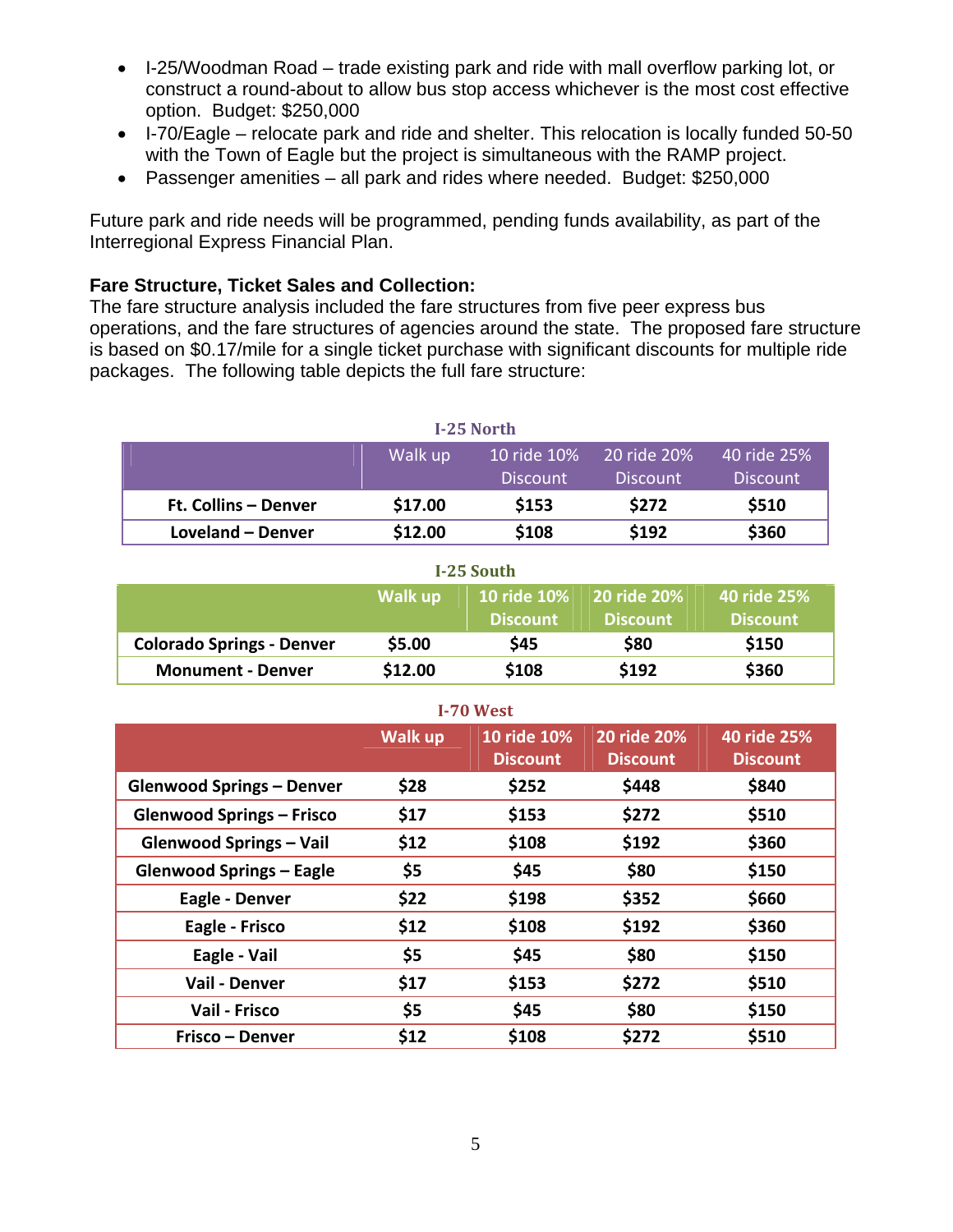Paper tickets will be sold in single, 10, 20 and 40 ride denominations, using the magnetic strip technology. The ultimate goal is to convert to SMART Card technology when the funds are available, and the technology has advanced. For initial operations 12 magnetic strip fare collection machines, vaults and safe will be leased from Colorado Springs Mountain Metro; one additional fare collection machine will be purchased. These fare collection machines will allow drivers to sell single ride cash tickets on-board the bus.

Ticket sales outlets will be located in each major origin and destination city; not at Park and Rides. Over the winter, we will coordinate with the local transit providers to serve as ticket sales agents for the Interregional Express. Ticket outlets will exist in Denver at DUS and Civic Center Station, Fort Collins at the MAX South Station, Colorado Springs through their ticket vending machines, Glenwood Springs at the VelociRFTA 29<sup>th</sup> Street Station, Vail at the Vail Transit Center, and Frisco at the Frisco Transit Center.

#### **Operating Costs:**

The Interregional Express service operations and maintenance will be contracted out to a private provider. The RFP is being prepared with an advertisement date in the late winter 2014. RTD and Colorado Springs Mountain Metro are working closely with and advising us through this process; they bring extensive contract operations expertise and are sharing their procurement documents as a guide. The annual operating and maintenance costs for the proposed five year operating contract (three year base with two one-year options) are estimated to be near \$3.0M/year. The estimate is based on \$3.85/revenue mile; this is an industry standard and assumes owner provided buses. The estimate is a gross amount and is not off-set by fare box revenues.

The service plan outlined above indicates budget inclusion for one additional round trip in each corridor if demand warrants. The proposed operating budget is sufficient to include these additional trips by the contract operator; the additional buses would be funded out of the fare box proceeds. No service will be added without approval by the Transportation Commission; a full service and cost analysis will be performed and presented prior to any service expansion consideration.

#### **Communication Plan:**

DTR is partnering with the Communications Division on the Marketing & Branding effort. Amy Ford brings exceptional expertise to this effort; she led the branding efforts for both TREX and the Fort Collins MAX BRT that will open next year.

The branding effort will begin in January, and include development of the identifying brand, and the associated public information elements; system maps, schedules, website, social media, brochures, etc. An education program also will be developed to articulate the operations, benefits, integration with local agencies, and a "how to ride" guide. The communications plan will also identify project messaging and a media relations campaign.

In close consultation with Amy, a three tier approach is planned:

 Branding and initial marketing concept and materials – utilize a current On-Call communications consultant. The scope of service for this effort can be viewed at http://www.coloradodot.info/about/committees/trac/Documents/InteregionalExpressBusBrandi ngandCommunicationsScope.pdf Budget: \$200K (FY 2014)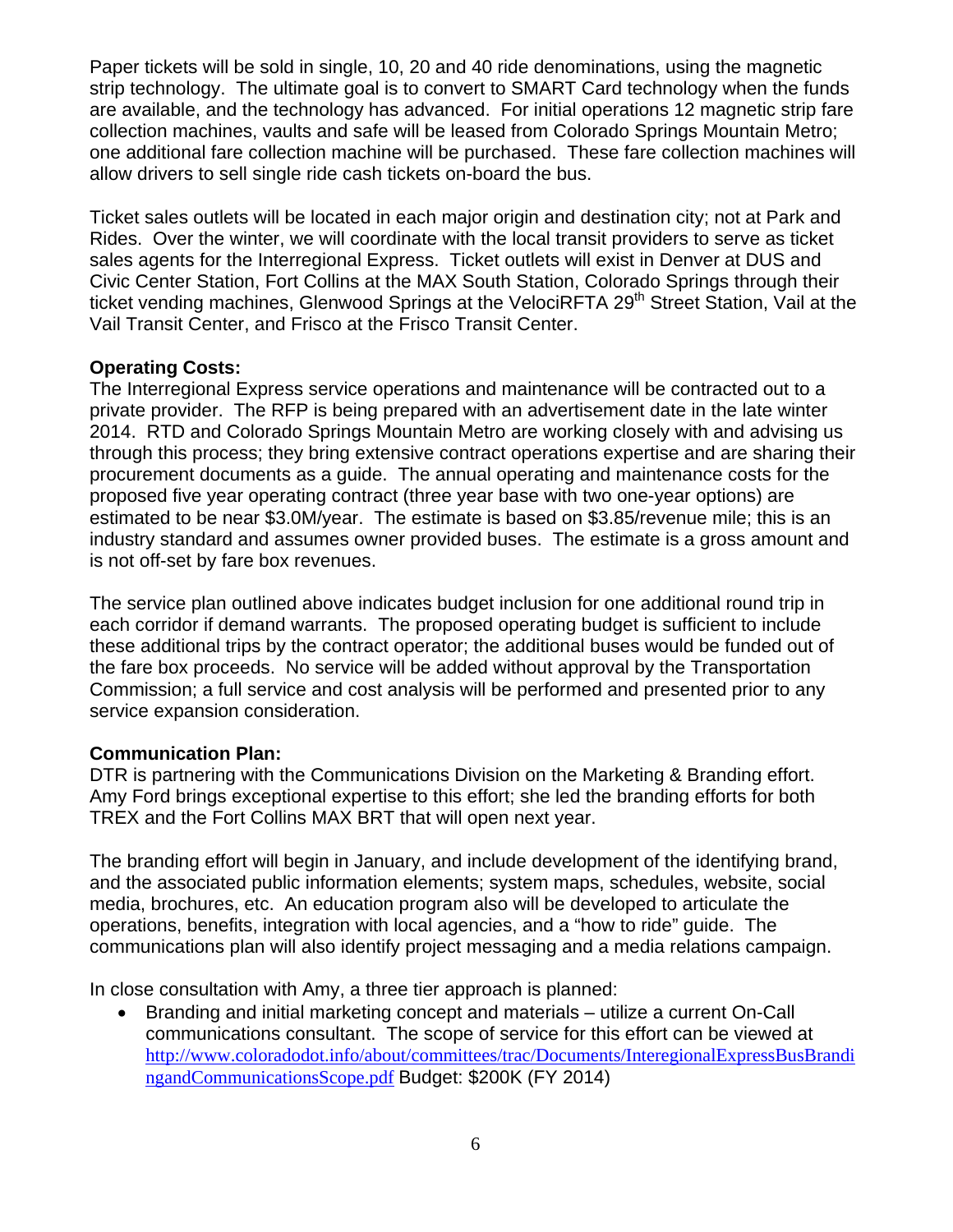- Marketing execution and advertising utilize internal staff and resources to insure integration with the overall CDOT identity and message. This effort also would include coordination and integration with the local transit entities. Budget: \$150K (FY 2015); \$100K (FY 2016 and beyond)
- Social Media development task the contract operator with the development of mobile applications (real time bus location, etc), Facebook and Twitter pages. Most potential contract operators have in-house capability for these elements, and they have similar applications already in use. These activities would be closely monitored and managed by the Communications Division, and all products would become the property of CDOT at the end of the contract. Budget: included in the contract operator contract.

## **Customer Service:**

A draft Customer Service Plan has been developed; DTR is working closely with the Communications Division and the Civil Rights Office on completion. The draft Customer Service Plan can be viewed at

http://www.coloradodot.info/about/committees/trac/Documents/InterregionalExpressBusDraft CustomerServicePlan.pdf The plan includes a customer call line, operator/driver sensitivity training, ADA Help Desk, customer security assurance, a Guaranteed Ride Home program (with limitations), and customer feedback surveys.

## **Procurement:**

Both capital and services will need to be procured for the IX operation:

 Rolling Stock – 13 Over the Road Coaches will be procured. Manufacture and delivery of the buses is the longest lead item and will dictate the actual opening of the service. RTD recently procured Over the Road Coaches for their regional routes. The RTD buses meet nearly all of our needs, and RTD has provided us with their procurement specifications. The specifications are being modified to meet the CDOT requirements (e.g. bathrooms and WiFi). DTR is working with the CDOT Procurement Office to have the RFP/specifications ready for advertisement pending Transportation Commission approval in December. We will utilize a two-step procurement; step one qualifications screening, step two low bid from qualified manufacturers. The procurement schedule can be viewed at

http://www.coloradodot.info/about/committees/trac/Documents/INTERREGIONALEXP RESSBUSDRAFTVEHICLEPROCUREMENTSCHEDULE.pdf We will request a September delivery, but are uncertain if the market can respond.

- Contract Operator We will contract with a private provider to operate and maintain the IX service through a three year contract with two one-year options. We are working with the CDOT Procurement Office on the RFP and solicitation of these services. We also are working closely with RTD and Colorado Springs Mountain Metro in the development of the scope of services as they both utilize contract operators for significant amounts of their service. We anticipate issuing the RFP in February, and to have selected the operator with Transportation Commission approval by June, 2014.
- Park and ride improvements Once the IX plan and budget is approved by the Transportation Commission in December, DTR will work with Regions 2, 3 and 4 to design and construct the opening day park and ride improvements.

## **Finance/Budget Plan:**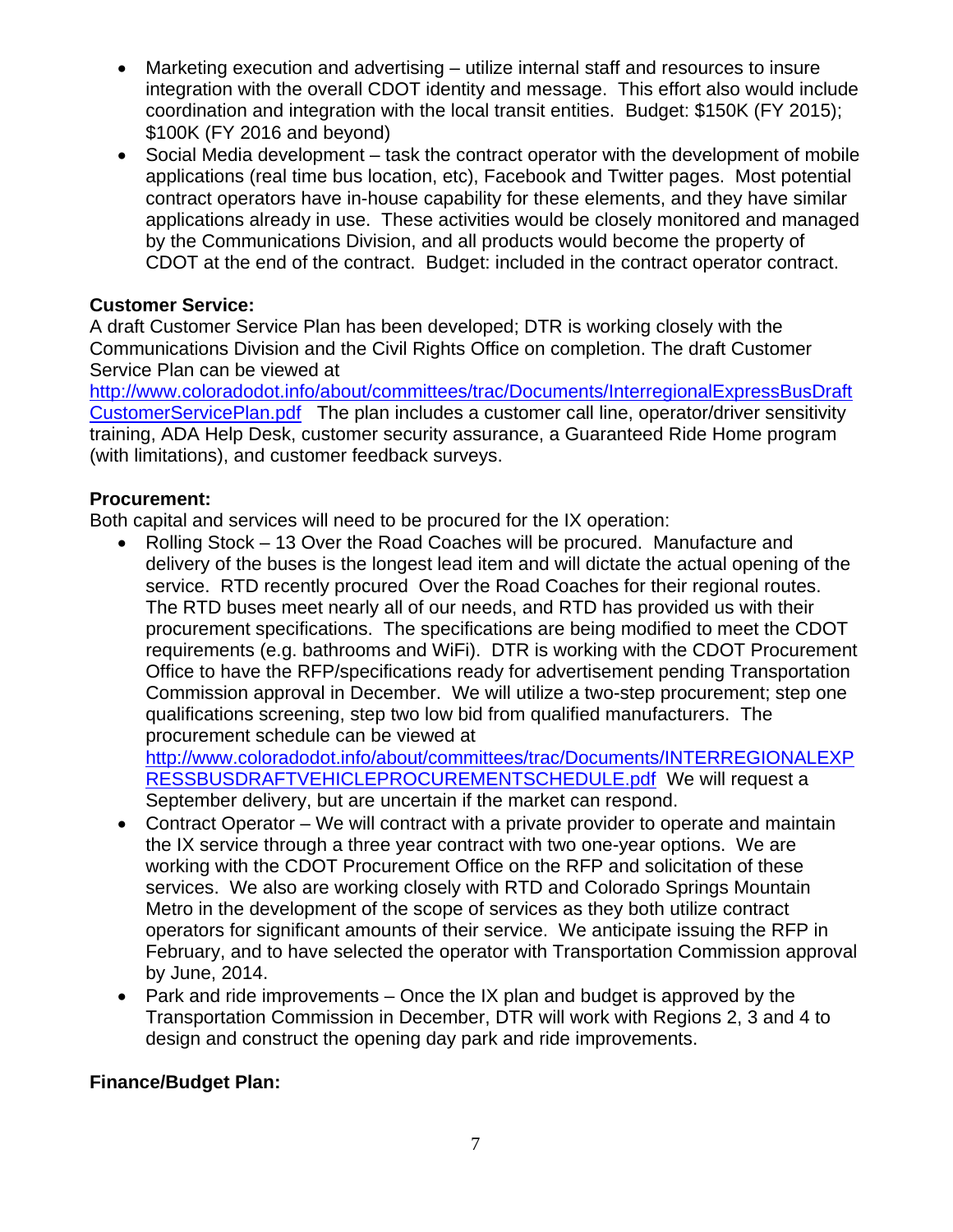The Finance/Budget Plan has been developed for a comprehensive accounting of all IX related costs, expenditures and revenues. It starts with FY 2014 "seed" funds of remaining SB 1 funds dedicated for transit (including the remaining FREX escrow funds and proceeds from the sale of the FREX buses), and existing and unallocated FASTER Transit Statewide funds as a basis for the capital requirements needed for opening day. The on-going operating and maintenance, and future year capital requirements will be programmed not exceed a budget of \$3M/year to be funded out of the annual FASTER Transit Statewide pool; fare box revenues will be used to supplement the \$3M/year budget.

| Initial capital/start-up fund (FY 2014):          | \$10.9M  |
|---------------------------------------------------|----------|
| <b>SB 1 Unallocated Transit:</b>                  | \$4.9M   |
| SB 1 FREX escrow and bus proceeds:<br>$\circ$     | \$0.5M   |
| <b>Unallocated FASTER Statewide Transit:</b>      | \$5.5M   |
| • FY 2014 capital expenditure estimates:          | \$10.9M  |
| Bus purchase (13):<br>$\circ$                     | \$ 7.8M  |
| Park and ride improvements:<br>$\circ$            | \$1.0M   |
| PR/branding:<br>$\circ$                           | \$0.2M   |
| Misc/contingency:<br>$\circ$                      | \$1.9M   |
| Annual operating (and capital) budget (FY 2015+): | $$3.0M+$ |
| <b>FASTER Statewide Transit</b>                   | \$ 3.0M  |
| Fare Box revenue:                                 | variable |

A five year (FY 2014 – FY 2018) forecast and resulting Interregional Express Bus balance sheet is shown below. It includes assumptions/estimates for capital and annual operating expenses and fare box recovery ratios; and shows a scenario where SMART Card fare boxes are purchased in FY 2017 (\$160k) and service is expanded in FY 2018 by one run per corridor requiring 3 additional buses (\$1.8M).

|  |  |  |  | <b>Annual Balance Sheet (in 000,000)</b> |
|--|--|--|--|------------------------------------------|
|--|--|--|--|------------------------------------------|

|                                   | FY 2014 |                | FY 2015   |       |    |                          | FY 2016 |      |    |                          | FY 2017 |      |    |                          | FY 2018 |      |    |                          |    |      |
|-----------------------------------|---------|----------------|-----------|-------|----|--------------------------|---------|------|----|--------------------------|---------|------|----|--------------------------|---------|------|----|--------------------------|----|------|
| <b>Budget/Revenues</b>            |         |                |           |       |    |                          |         |      |    |                          |         |      |    |                          |         |      |    |                          |    |      |
| Previous year Roll Forward        | Ś.      | 10.90          |           |       | \$ | 1.45                     |         |      | \$ | 2.09                     |         |      | \$ | 2.69                     |         |      | Ś  | 3.70                     |    |      |
| <b>FASTER Statewide Funds</b>     | \$      |                |           |       | \$ | 3.00                     |         |      | \$ | 3.00                     |         |      | \$ | 3.00                     |         |      | \$ | 3.00                     |    |      |
| Fare Box Revenue                  | \$      |                |           |       | \$ | 0.68                     |         |      | Ś  | 1.11                     |         |      | \$ | 1.43                     |         |      | Ś  | 2.03                     |    |      |
| <b>Total Revenue</b>              |         |                | Ś.        | 10.90 |    |                          | \$      | 5.13 |    |                          | \$      | 6.20 |    |                          | \$      | 7.12 |    |                          | \$ | 8.73 |
| <b>Operating Costs</b>            |         |                |           |       |    |                          |         |      |    |                          |         |      |    |                          |         |      |    |                          |    |      |
| <b>Contractor Operator</b>        | \$      | $\overline{a}$ |           |       | \$ | 1.55                     |         |      | \$ | 2.07                     |         |      | \$ | 2.07                     |         |      | \$ | 2.68                     |    |      |
| Advertising                       | \$      | 0.20           |           |       | \$ | 0.15                     |         |      | \$ | 0.10                     |         |      | \$ | 0.10                     |         |      | \$ | 0.10                     |    |      |
| Maint. Compliance Eng             | \$      | 0.10           |           |       | \$ | 0.08                     |         |      | \$ | 0.08                     |         |      | \$ | 0.08                     |         |      | \$ | 0.10                     |    |      |
| Misc Other                        | \$      | 0.10           |           |       | \$ | 0.10                     |         |      | \$ | 0.10                     |         |      | \$ | 0.10                     |         |      | \$ | 0.10                     |    |      |
| DTR Salaries (2 positions)        | \$      | $\overline{a}$ |           |       | \$ | 0.26                     |         |      | \$ | 0.26                     |         |      | \$ | 0.26                     |         |      | \$ | 0.26                     |    |      |
| Depreciation/bus replacement fund | \$      | $\overline{a}$ |           |       | \$ | 0.65                     |         |      | \$ | 0.65                     |         |      | \$ | 0.65                     |         |      | Ś  | 0.65                     |    |      |
| <b>Total Operating Costs</b>      |         |                | \$        | 0.40  |    |                          | \$      | 2.79 |    |                          | \$      | 3.26 |    |                          | \$      | 3.26 |    |                          | \$ | 3.89 |
| <b>Capital Costs</b>              |         |                |           |       |    |                          |         |      |    |                          |         |      |    |                          |         |      |    |                          |    |      |
| Bus pruchase                      | \$      | 7.80           |           |       | \$ | $\overline{\phantom{a}}$ |         |      | \$ | $\overline{\phantom{a}}$ |         |      | \$ | $\overline{\phantom{a}}$ |         |      | \$ | 1.80                     |    |      |
| PNR improvements                  | \$      | 1.00           |           |       | \$ | ÷,                       |         |      | \$ | $\overline{\phantom{a}}$ |         |      | \$ |                          |         |      | \$ | $\overline{\phantom{a}}$ |    |      |
| Misc capital                      | \$      | 0.25           |           |       | \$ | 0.25                     |         |      | \$ | 0.25                     |         |      | \$ | 0.16                     |         |      | Ś  | 0.25                     |    |      |
| <b>Total Capital Costs</b>        |         |                | \$        | 9.05  |    |                          | \$      | 0.25 |    |                          | \$      | 0.25 |    |                          | \$      | 0.16 |    |                          | \$ | 2.05 |
| Roll-forward to next year         |         |                | \$        | 1.45  |    |                          | \$      | 2.09 |    |                          | \$      | 2.69 |    |                          | \$      | 3.70 |    |                          | \$ | 2.79 |
| Fare Box Recovery Ratio           |         |                | <b>NA</b> |       |    |                          |         | 14%  |    |                          |         | 24%  |    |                          |         | 33%  |    |                          |    | 41%  |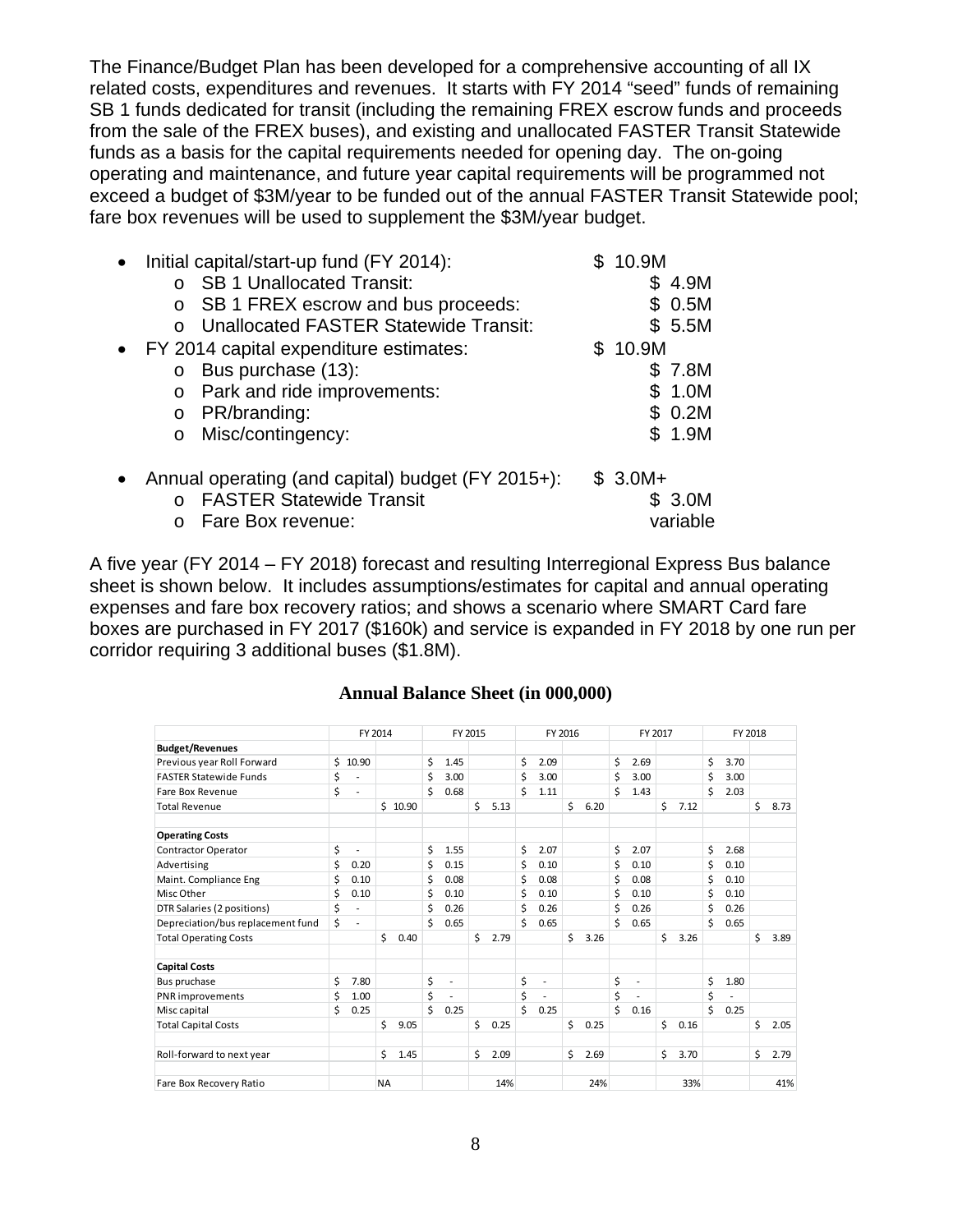Fare box revenue is estimated to grow under the initial operating scenario to approximately \$1.5M/year, and potentially \$2.5M/year if successful fare box recovery receipts warrant service expansion. The Fare box revenues will be TABOR revenues in the State budget and accounted for accordingly. A complete estimated annual financial statement for 10 years can be found at: http://www.coloradodot.info/about/committees/trac/Documents/Combined1.pdf

### **Staffing:**

Bus operations will be a new endeavor for CDOT. Additional expertise and staff capacity are needed to effectively manage, monitor and administer to program. DTR is requesting two new FTEs; a Bus Operations Manager (GP VI), and a Bus Operations Planner (GP III). Once approved by the Transportation Commission, these positions will be filled to lead the implementation. The salaries for these positions are included in the DTR FY2014 Administrative budget. For FY2015 and beyond, these positions would be covered in the Interregional Express operating/administrative budget.

Currently on staff is a temporary position, a Bus Operations Specialist. Mike Timlin is in this position. Mike brings 34 years of experience from Greyhound, the last 17 where he served as the District Manager for the Northwest United States. Mike's experience and expertise has brought focus and credibility to the finalization of the Interregional Express Plan.

#### **Transportation Commission Oversight & Measuring IX Success:**

Commission oversight is proposed to be assigned to the Transit & Intermodal Committee; which would serve as the Interregional Express Operating Committee (IX Ops Committee). The IX Ops Committee would monitor the performance of the service, and serve as the recommending body for any substantial modification, addition or deletion of service, including capital needs. The TRAC would provide input to the IX Ops Committee.

The IX service enters CDOT into the public transportation realm, and we need to commit to our service. We are starting small, with no room to cut, but plenty of room to expand with success. Our stated funding level is \$3M/year plus fare revenue; we must live/operate within this budget. Although we expect a long term fare box recovery ratio of at least 40% is attainable, we suggest a minimum fare box recovery ratio goal of 20% to be met within two years. Therefore, we need to manage the service, monitor performance, and remain flexible to adjust to maximize performance. DTR will work with the IX Ops Committee (or whomever they assign) to establish performance goals, and manage/strive within our means to meet those goals.

Once IX service has been initiated, it is proposed that quarterly performance reports be made to the Transportation Commission, with more in-depth oversight given by the IX Ops Committee. The quarterly performance reports would include:

- Ridership by corridor and total,
- Fare box revenue by corridor and total,
- Fare box recovery ratio by corridor and total,
- On-time by corridor and total,
- Safety-miles between collisions by corridor and total,
- Contractor violations, as prescribed in the operator contract.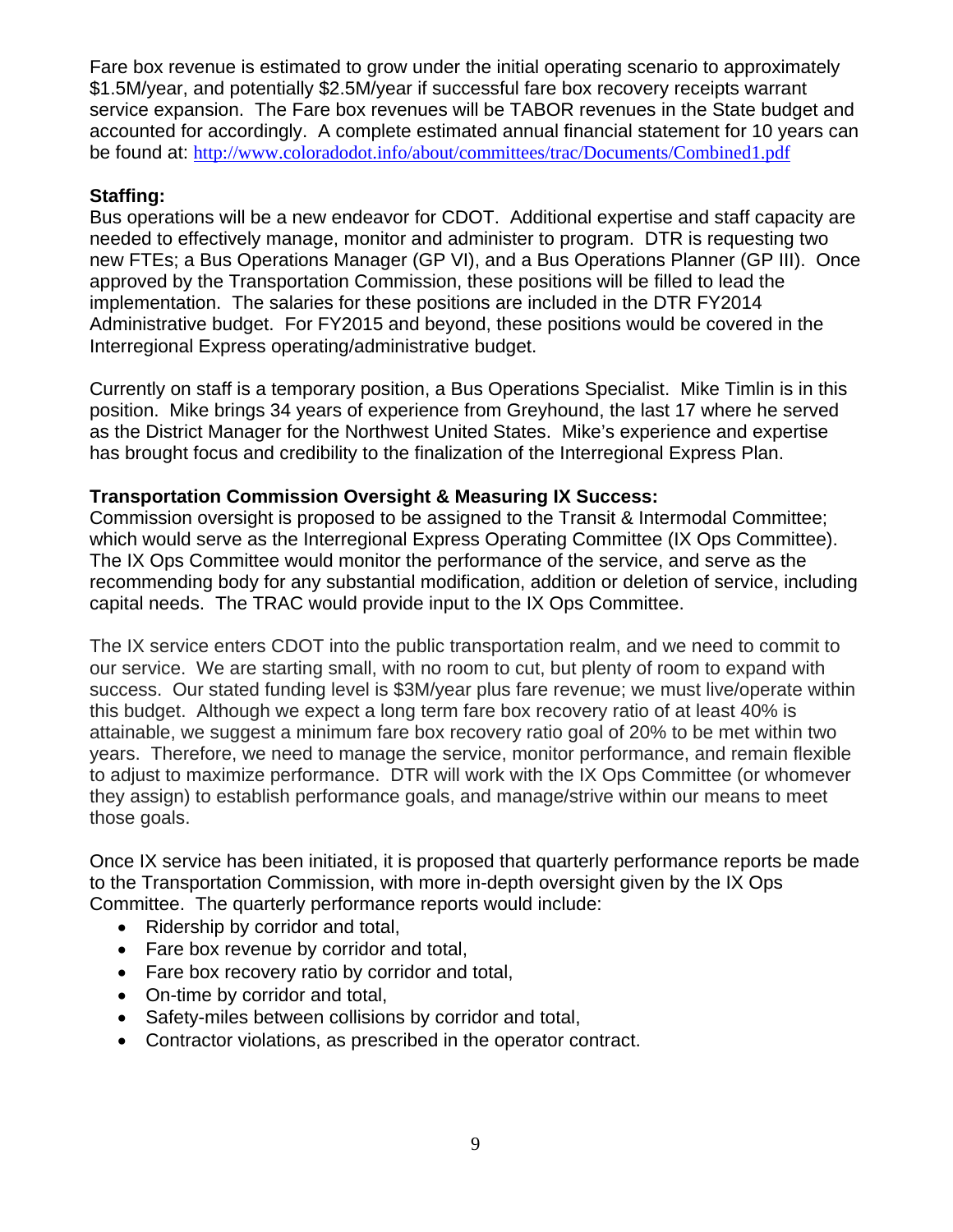## CDOT Plans First-Ever State Operated Interregional Express Bus Service

In an effort to further develop and connect the statewide transit network, CDOT has proposed establishing an Interregional Express (IX) bus service for the I-25 Front Range and I-70 Mountain Corridor. The IX would connect major population and employment centers and local transit entities with Colorado's first-ever state owned and operated bus system. The IX proposal helps further CDOT's multi-modal mission and fulfills a key responsibility outlined in the 2009 FASTER legislation, which established CDOT's Division of Transit and Rail. In addition, the IX helps accomplish transit-related action items recommended by the I-25 North and I-70 West environmental studies.

#### Background

The purpose of the IX is to provide an interregional element to the local transit network, to connect population and employment centers, and to provide a peak period express service that enhances the capacity of the existing transportation system without major infrastructure costs. CDOT proposes providing service along the I-25 corridor connecting Fort Collins, Denver and Colorado Springs; and on the I-70 mountain corridor connecting Glenwood Springs, Eagle, Vail, Frisco, and Denver.

Over the last year, the Division of Transit and Rail (DTR) has been working with corridor stakeholders, including a special IX Subcommittee, to seek input on the IX concept. DTR also conducted a peer review of similar state-run services. This outreach provided critical feedback and helped inform many important details of the service, including linkages with local transit systems, fare structure and ticketing, and bus procurement.

#### Status and Timing

This fall, CDOT is conducting another round of outreach to key stakeholders along the two corridors. DTR plans to seek final approval to initiate the service from the Transportation Commission at their December 2013 meeting. The goal is to establish service along both corridors in late 2014.

#### Finance/Budget Plan:

Capital and start-up costs will be funded by existing unallocated FASTER Transit Statewide funds and remaining SB 1 funds dedicated for transit. The on-going operating and maintenance, and future year capital requirements will be programmed to not exceed a budget of \$3M/year to be funded out of the annual FASTER Transit Statewide pool. Fare box revenues would be used to supplement the \$3M/year budget or to expand service if desired.

#### Frequency of Service

Along the I-70 mountain corridor, 1 round trip will operate per weekday between Glenwood Springs and Denver Union Station. Along, 1-25, 6 round trips per day (5 peak, 1 off-peak) are proposed from Colorado Springs to Denver and 5 round trips per day (4 peak, 1 off-peak) from Fort Collins to Denver.

#### Rolling stock/vehicles:

13 over-the-road buses will be acquired by CDOT and leased to the contract operator.

#### Park and Rides:

All of the necessary park and rides exist in the I-25 corridor, but need some improvements for opening day to accommodate buses and expansion where near capacity. Future capital improvements will be programmed as budget allows. The I-70 corridor has existing bus accessible park and rides, and will need no capital